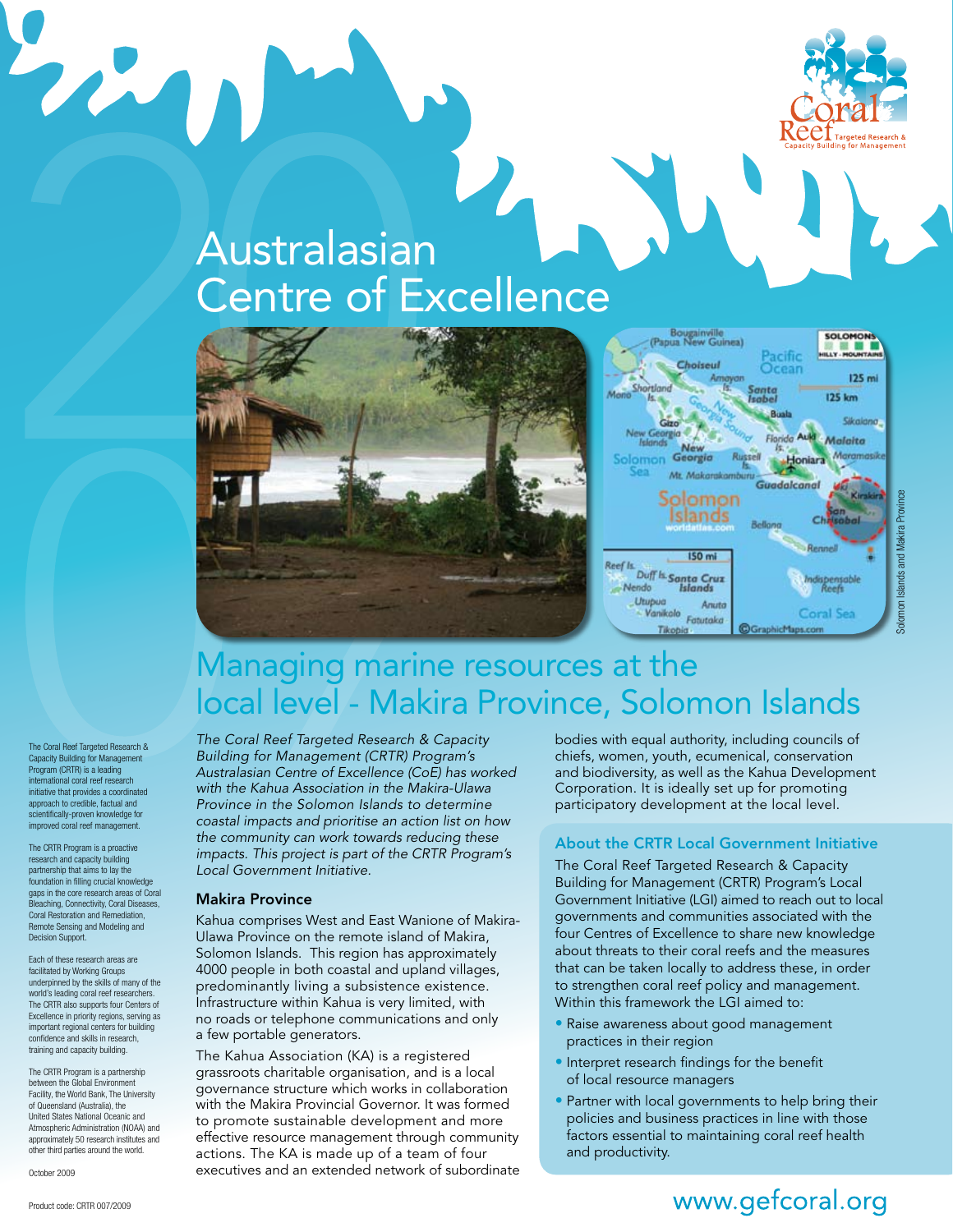# Coastal and marine resources stocktake

*Following the invitation from the KA, and working closely with the members and village communities, the CRTR Australasian CoE team undertook a rapid survey of the coastal and marine resources of Kahua. This investigation involved a number of community meetings and qualitative underwater surveys along the coast from Rama in Western Kahua to Pehuru in the east. Observations from the survey included:*

#### Economic drivers

The economic drivers of coastal resource use were subsistence fishing, reef gleaning and collection of coral for the production of lime. No commercial fishing operations were presently operating in the villages surveyed. No villages had power to generate refrigeration units and there are no significant local markets in the region.



## Level of fishing effort

The level of fishing effort was determined using indicators of size and the power of fishing vessels, gear type and the number of people involved. The level of fishing effort during the survey period can be described as 'low'. This could be a reflection on the amount of fish stock available to the villages in the near-shore area and as there are no structured markets in the Province there is no commercial outlet that demands large quantities of finfish, crayfish or shellfish.



Photos: Glen Holmes and Geoff Dews

#### Use of marine resources

Fishing was mainly for subsistence, although each village reported sighting large tuna vessels offshore in particular seasons. There was no indication of any resource use conflicts between the subsistence fishers and the offshore commercial fishers. There was no evidence to suggest that the commercial fishers are impacting on the subsistence catch, although a more comprehensive survey should be considered at a provincial level.

#### State of the environment

The state of the coastal environment can be described as 'intact' which is a reflection of the historically low levels of human population in the district, the lack of any commercial forestry operation, and the absence of mining or extensive agriculture either on the coastal plateau or in the high hills. Land-based impacts on coastal resources would come from elevated nutrient levels from the human and pig populations, sediment loads from the (small) agricultural plots, and the use of mosquito spray as a fishing method in the streams.



## Level of existing capacity

The communities visited are located close to narrow fringing coral reefs. Most people interviewed had no real measure of the condition of the corals over time (i.e. if the reef was in decline or not), although at each community meeting the general opinion was that the catch had declined in recent times. There is a strong desire of individuals within the region to better understand the biology of the corals and reef fish.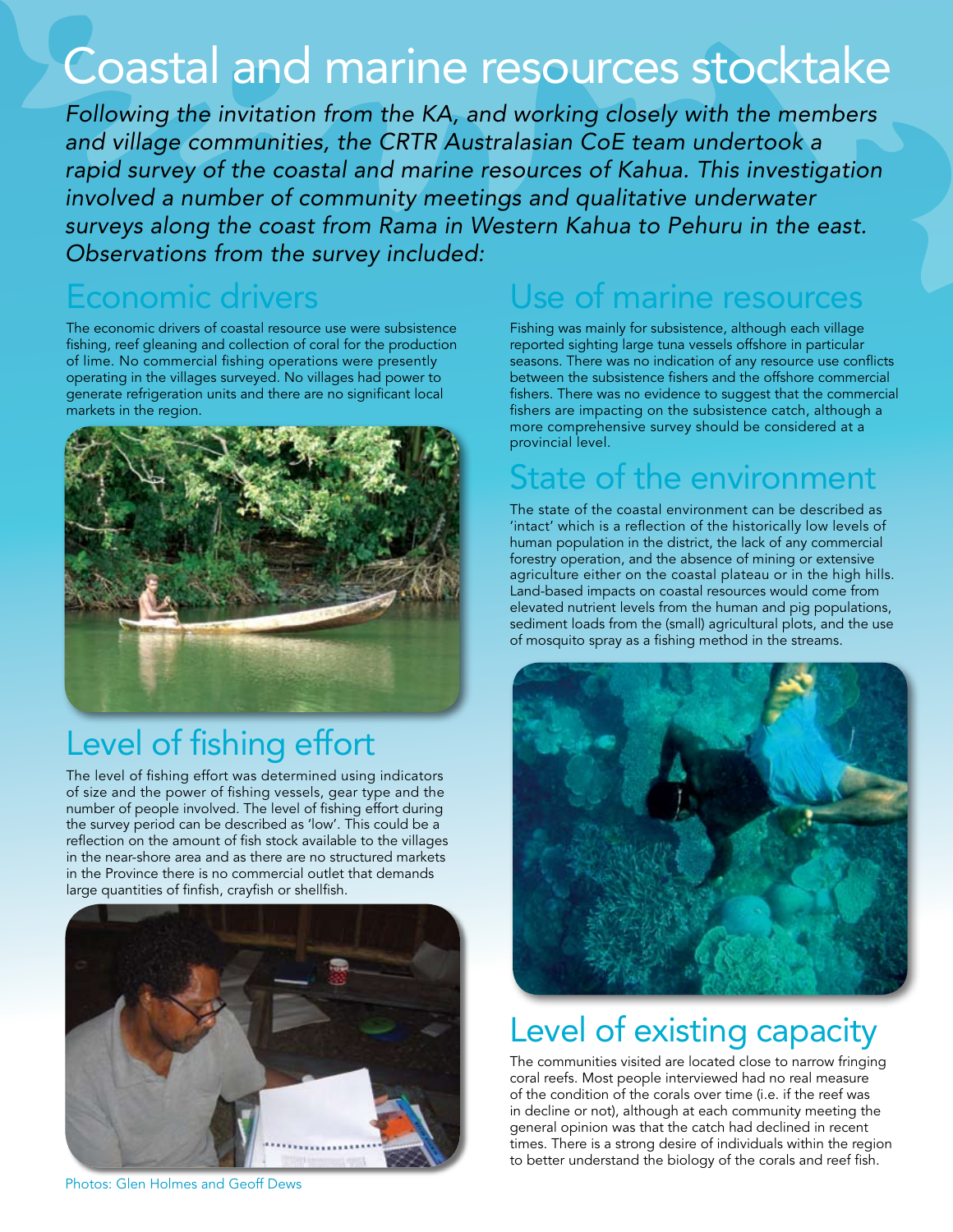## Environmental damage

Only one isolated site indicated any obvious elevated level of pollutants and environmental damage. This site was in a section of a river near a Pehuru village (Eastern Kahua), close to a community and a pig-holding yard. The site had a layer of dense green algae on the riverbed indicating high levels of nitrogen and phosphate.



#### Recommendations for sustainability

As a result of the survey, the CRTR CoE team recommended three measures that the KA could coordinate to help improve the sustainability of the region's marine resources:

- 1. Introduce an education program into the region's schools, through the provision of teaching texts, so that future generations better understand the marine environment
- 2. Establish no-take (taboo) areas for shellfish collection
- 3. Begin a simple monitoring program to establish a baseline for the amount of marine resources harvested.





#### Community action

The community is taking decisive action on these recommendations.

Discussions with the KA president, Mr Jude-Edward Hagasua, and the Biodiversity and Conservation Council identified the region between Rama community and Kahua Point as ideal for the establishment of a pilot no-take area. This four kilometre region of protected coastline is predominantly comprised of a rocky inter-tidal shelf where the women of the local communities (from Rama to Huni) collect shellfish. It was also suggested that the pilot project be established in such a way as to require minimal external expertise. This proposal was approved by members of the KA. The Biodiversity and Conservation Council is to undertake a community consultation process so that full community agreement can be reached prior to implementation (a process that may take six months).

Once agreement is reached among the communities, three sites will be selected (by the communities) and designated as taboo areas for collecting shellfish. Each site will be approximately 100m in length.

In conjunction with the establishment of the taboo areas for shellfish collection, the communities will also begin a monitoring program to measure the change (if any) in the volume of shellfish. This will be through a count of the number and frequency of women collecting shellfish and amount (a standard volume) of shellfish collected.

The KA will distribute educational materials provided by the team to schools within Kahua as teaching aids.